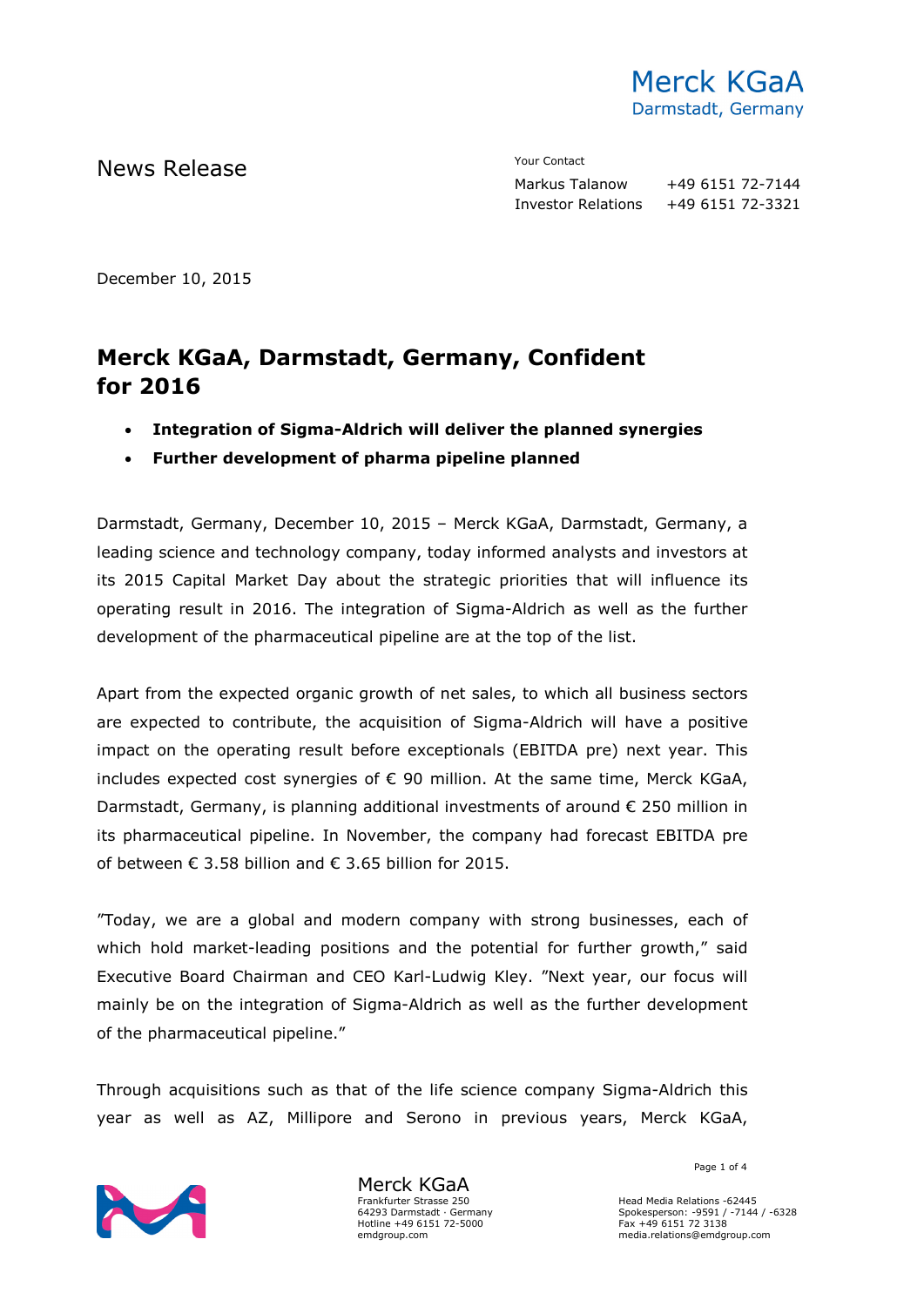### News Release

Darmstadt, Germany, has successfully transformed itself from a classic pharmaceutical and chemical company into a global specialist in science and technology.

"The foundations for growth have been laid, now it's about delivering," said Stefan Oschmann, member of the Executive Board and CEO-elect of Merck KGaA, Darmstadt, Germany. "In Healthcare, we are targeting our efforts to prepare for growth; in Life Science, the focus is on the Sigma integration and the resulting cost synergies. And in Performance Materials, we want to further strengthen our technological leadership position and expand our OLED business."

#### **Further development of the pharma pipeline**

In its Healthcare business sector, Merck KGaA, Darmstadt, Germany, plans to invest further in the discovery and development of innovative medicines in 2016. The company assumes that its R&D investments in immuno-oncology will be  $\epsilon$  150 million to € 200 million higher in 2016 than in 2015. These investments will be allocated to the immuno-oncological antibody avelumab\*, which Merck KGaA, Darmstadt, Germany, is co-developing with Pfizer, as well as to projects in early stages of clinical development. In 2015, Merck KGaA, Darmstadt, Germany, together with partner Pfizer, has initiated four pivotal trials for avelumab, including those announced yesterday in advanced gastric and gastro-esophageal junction cancers. The first potential market launch for avelumab is expected in 2017. In early clinical development, Merck KGaA, Darmstadt, Germany, is driving the development of the investigational molecule M7824, among others. The first-inclass bifunctional fusion protein targets PD-L1 and TGF-ß. The company also plans to increase its R&D investments in oncology and immunology by a medium to high double-digit million euro figure in 2016. The company stated that it is reviewing a partnership model for its bruton tyrosine kinase (BTK) program. This investigational compound is a highly selective BTK inhibitor, which is important in the development and function of various immune cells.

In connection with the preparations for the potential market launches of avelumab and of the multiple sclerosis drug cladribine, Merck KGaA, Darmstadt, Germany, expects investments in the medium to high double-digit million euro range. As announced on December 7, the company will not further pursue clinical trials with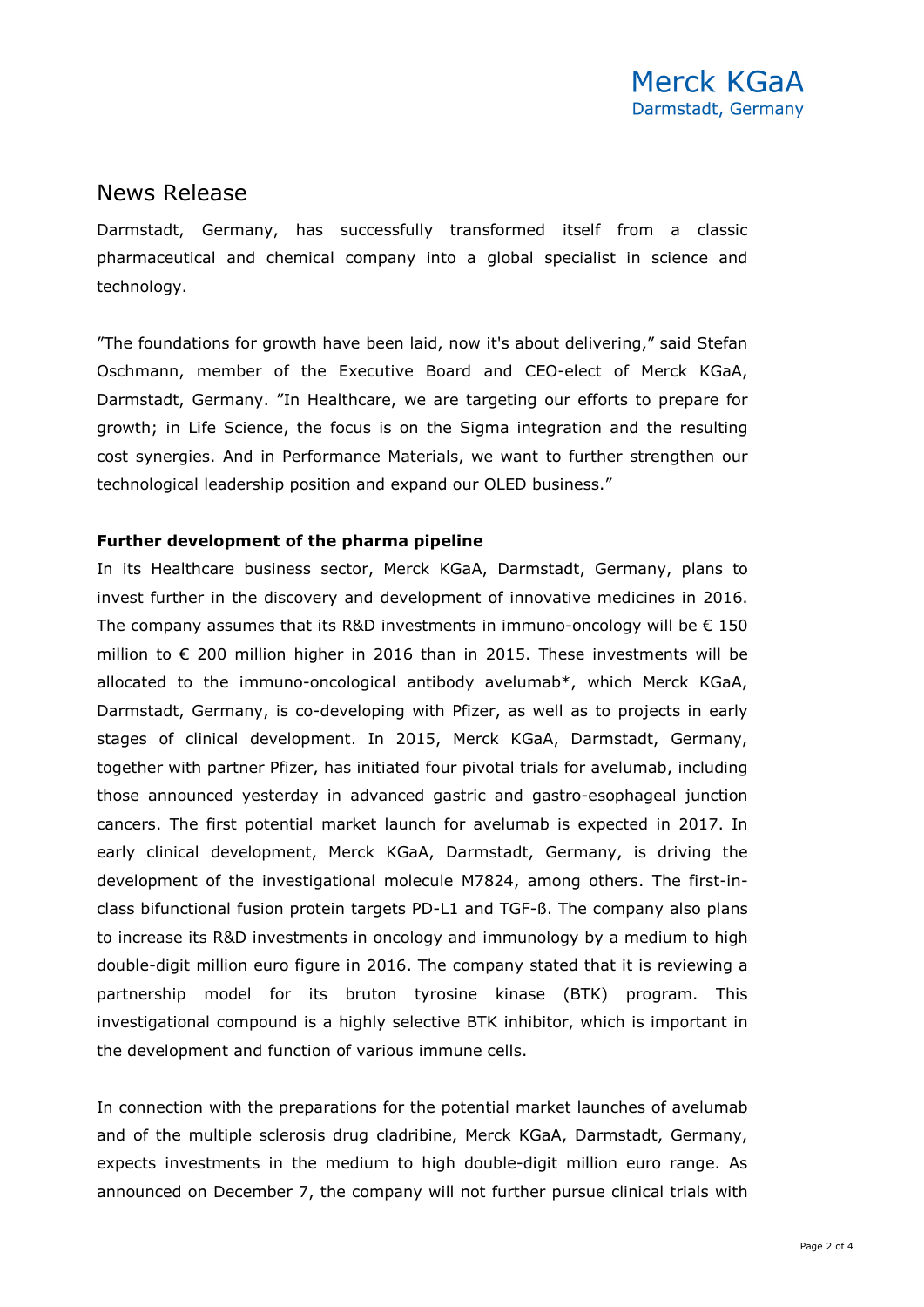## News Release

evofosfamide in advanced soft tissue sarcoma and advanced pancreatic adenocarcinoma.

### **Life Science embarking on profitable growth**

The current Life Science business of Merck KGaA, Darmstadt, Germany, generated solid organic growth rates in 2015; this similarly holds true for Sigma-Aldrich. In both cases, demand from the biotech industry was a key growth driver. The Life Science business sector serves three customer segments: Research Solutions, Applied Solutions and Process Solutions. It ranks second in the global € 100 billion life science industry.

Within three years, meaning by 2018, Merck KGaA, Darmstadt, Germany, intends to realize the synergies of € 260 million communicated since the announcement of the transaction and provided the following details today: Marketing & Selling on the one hand as well as Administration and R&D on the other hand are expected to each generate around 30% of the cost savings, and around 40% will come from Production. Cost savings of  $\epsilon$  90 million and  $\epsilon$  170 million are intended to be achieved in 2016 and 2017 respectively, with the full annually recurring synergy potential of € 260 million planned to be reached by the end of 2018. The estimated one-time integration costs in order to achieve the synergies are around € 400 million, and will be distributed over a four-year period.

#### **Performance Materials builds on innovative strength**

With its four business units that develop and commercialize liquid crystals, effect pigments, semiconducting materials, and OLEDs (organic light-emitting diodes), the Performance Materials business sector is also well-positioned to maintain its profitability in 2016. This is mainly due to the business sector's innovative strength, which is reflected not only by the further development of existing product categories, for example the new generation of UB-FFS liquid crystals. Performance Materials is also driving the development of new technologies such as OLED materials. Merck KGaA, Darmstadt, Germany, is also benefiting from increasingly complex technological challenges of the electronics industry in the business with semiconducting materials, which was significantly strengthened by the acquisition of AZ for  $\epsilon$  1.9 billion in 2014.